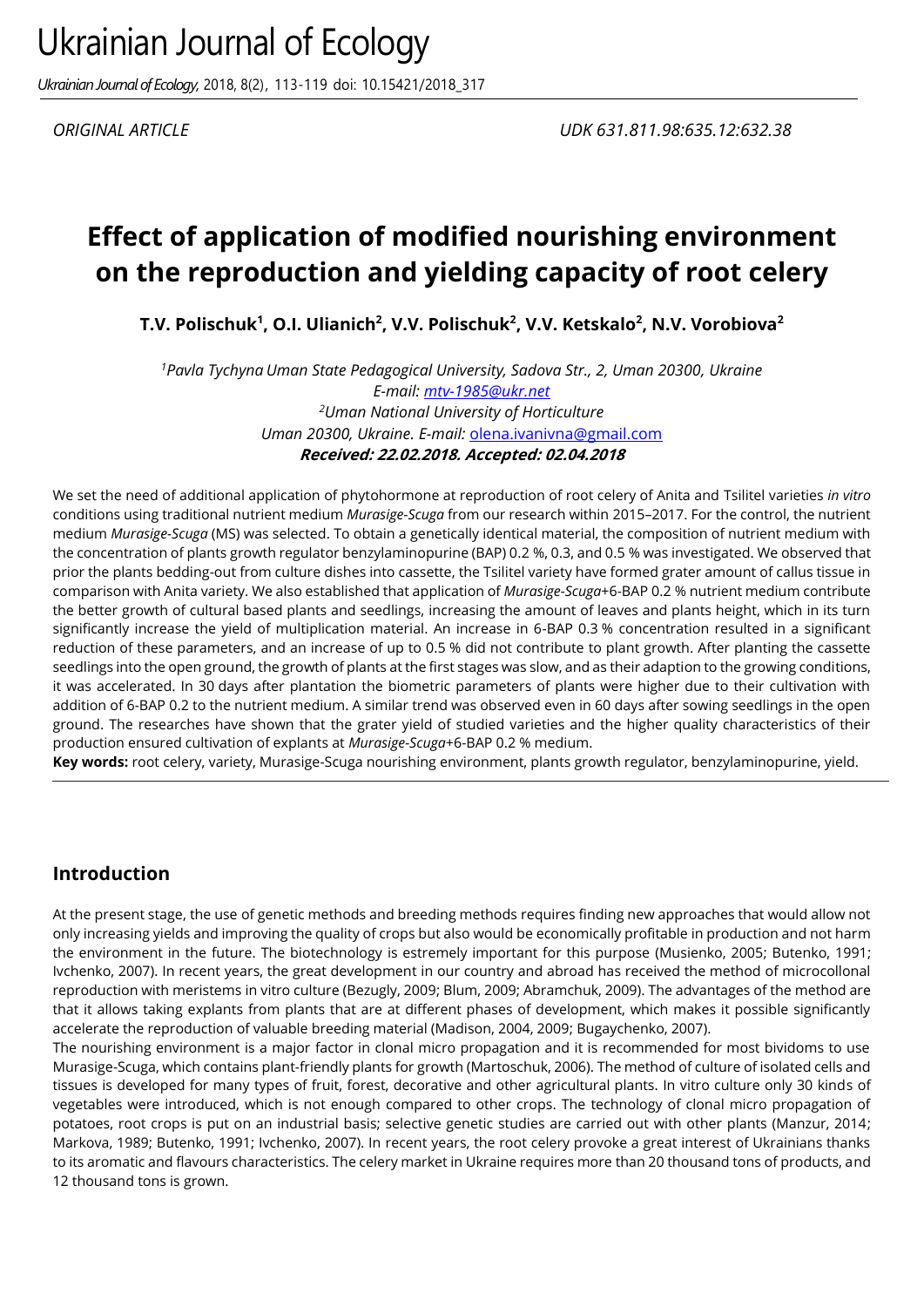# **Methods**

The research was carried out at the Uman National University of Horticultural. Studied varieties of root celery Anita and Tsilitel included in the State Register of plant varieties, suitable for cultivation in Ukraine, and the nourishing environment for the cultivation of plants in culture in vitro. In order to determine the optimum concentration of plant growth regulator in the nutrient medium (MS) for the production of a genetically identical material, its composition with the concentration of plant growth regulator benzylaminopurine (6-BAP) – 0.2%, 0.3, and 0.5% was investigated. Murasige-Scuga (MS) nutrient medium was used for control.

The clean off from the remnants of the substrate, the plants were planted out from a culture dish in a cassette of 1 plant in a cell with a substrate of 4×4 sm. Cartridges with planted plants were placed in a humid chamber with a humidity of 85%, a temperature of 20–220°C and a brightness of 5–10 calories. The plants were regularly watered with distilled water and fed once a week.

Seedlings of celery were grown for 60 days. Plants were planted in open ground in the first decade of May under the scheme of 45×20 sm, which corresponds to a density of 111 thousand pieces./ha. The rendence of plants in the next period of vegetation was commonly accepted for celery. Biometric measurements were performed on 10 typical labelled plants in repetitions of each variant of the experiment. The trial was laid in a four-time repetition.

The biometric and phenological observations conducted in dynamics, during which the beginning of the phase, when it entered the 10–15% of plants and the full phase, when it was observed in 75% of plants were observed. In the experiments, the simultaneous sowing of seeds and transplanting of regenerant plants on the nutrient medium were observed. In the open ground, plants were grown according to generally accepted technology.

### **Results**

The method of root celery reproduction in vitro culture consists of use of the traditional Murasige-Scuga nutritional medium, which is supplemented by the addition of phytohormones at a certain concentration to induce the formation of leaves and shoots from the meristemic zones of fruit plants, which allows to increase the formation of the calus tissue and, consequently, the shedding of leaves in plants. The development of regeneration plants was carried out according to the type of direct organogenesis. During the first stage of reproduction, numerous small shoots were formed, which, after every 3–4 weeks, we were divided and transplanted for additional reproduction to a fresh medium (Fig. 1).



**Fig. 1.** Regenerant plants development: а – creation of numeral small sprouts; b – transplantation for additional reproduction, c – creation of the root system of plants

During the last transplantation, the regenerated plants, with well-developed leaves, were planted for rooting on the nutritional medium, which included auxins. In regards to the planted crops of root celery, the phenological observations were carried out on the nutrient medium, which showed that seed germination occurred at the same time with the difference in 2–3 days. Plantsregenerants of the Tsilitel variety have form more calus tissues than in contrast to the Anita variety. With the purpose of acclimatization to the environment and subsequent cultivation, the plants of celery were planted from the cultured dishes in a greenhouse in the first decade of April, when the plants after rooting had 4–6 and 5–7 leaves and more developed roots.

Studies have shown that celery plants for cultivation in a culture vessel had different appearance and different sizes depending on the composition of the nutrient medium. Therefore, to determine the influence of the nutrient medium and the cultivation conditions on the examined varieties of the celery growth, we conducted biometric measurements and observations, starting with determination of the plants height prior their planting in the greenhouse (Fig. 2).

The obtained data affirm, that the plants of Anita and Tsilitel varieties have higher height for the expense of 6-BAP 0.2 medium – 8.9 and 9.4 cm accordingly, which is significantly lower comparing to the control per 3.1–3.2 cm (HIP<sub>05</sub> = 0.3 cm). Application of a greater concentration of 6-BAP 0.3 % result in essential reduction of the plants height until 6.6 and 8.2 cm, while the difference with control was 0.9–1.9 cm. The increase in 6-BAP concentration for 0.5% did not contribute to the increasing of the intensity of plants growth and we observed the decrease up to 6.0-7.9 cm.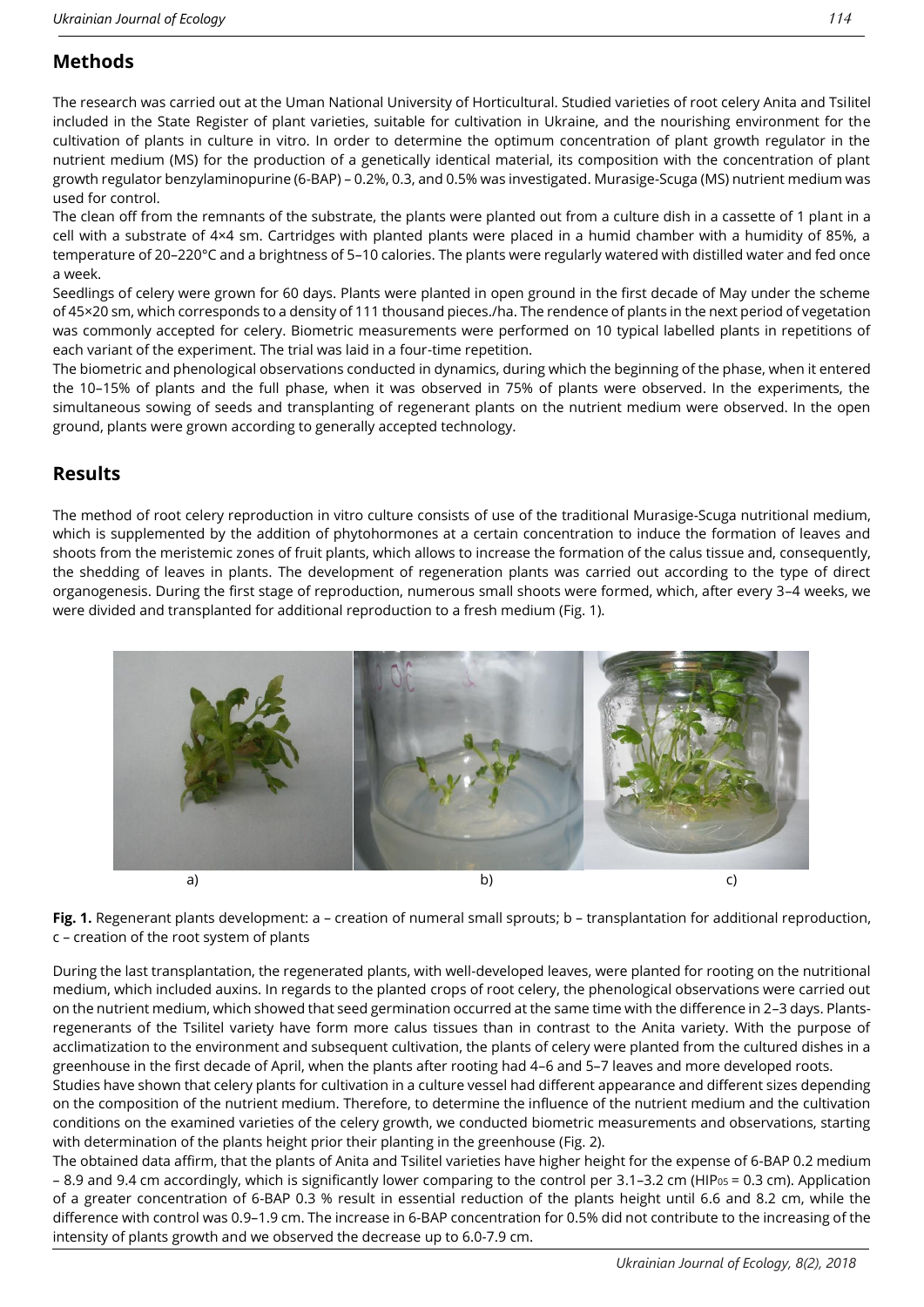

**Fig. 2.** The height of root celery plants prior their planting from the culture vessel into the greenhouse, sm (average for 2015– 2017)

The plants growth on the first stages in the open ground was very slow and as their adaptation to the growing conditions, it accelerated (Figs 3, 4).



**Fig. 3**. Plants height of Anita variety root celery, cultivated *in vitro* conditions (average for 2015–2017)

The height of Anita and Tsilitel varieties plants of celery at the period of their intensive growth in 30 and 60 days after planting in the open ground depended on the growing technique of regenerant plants *in vitro* crop conditions. In this manner on the examined celery varieties the plants were higher in 30 days after planting when adding the 6-BAP phytohormone in 0.2 % concentration to the nutrient medium – 19.7 and 20,1 cm accordingly. The lower signs on the Anita variety registered by adding of 6-BAP 0.3 % to the nutrient medium – 17.9 cm, and on Tsilitel variety – 18.6 cm. The leaf coverage of plants was also higher upon application of 6-BAP 0.2 %. On Anita variety this index was at the level of 9.9 units/plant and on Tsilitel variety – 10.1 units/plant. The less amount of leaves per plant registered on Anita variety using 6-BAP 0.3 %; on the Tsilitel variety this index was lower in the control and for application of 6-BAP 0.5 % made 9.5 units/plant.

However in 60 days after planting in the open ground, the plants of Anita and Tsilitel varieties had higher height upon growing of regenerant plants with addition of 6-BAP 0.2 % to the nutrient medium – 29.9 and 34.6 cm correspondingly, the leaf coverage made 18.6 and 23.3 units/plant correspondingly. The less height and leaf coverage had plants of examined varieties upon growing of plants regenerants in the control, the Anita variety showings were at the level of 24.6 cm and 14.2 units/plant and the Tsilitel variety – 26.7 cm and 20.6 units/plant.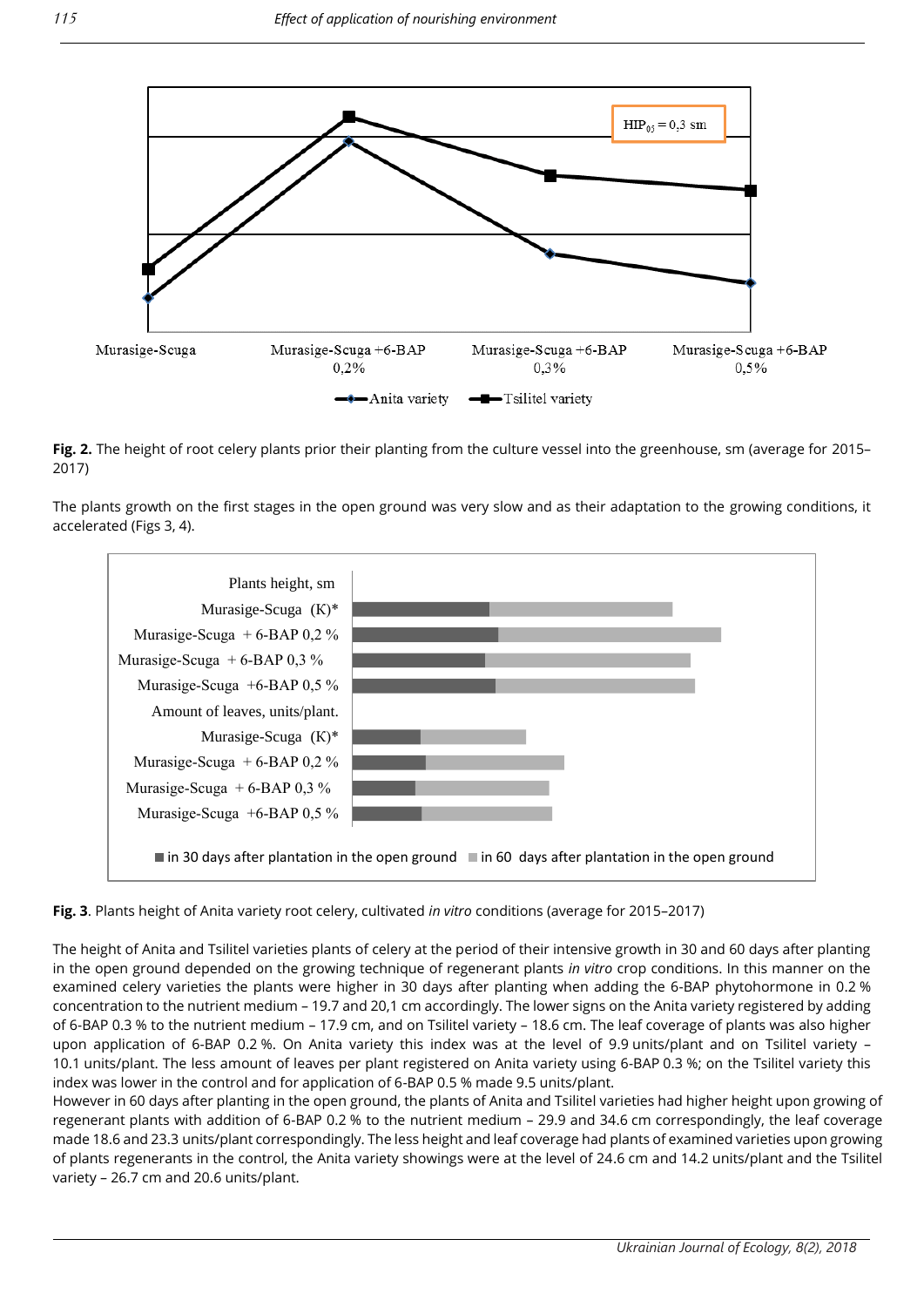

**Pic. 4.** Plants height of Tsilitel variety root celery, cultivated *in vitro* conditions (average for 2015–2017)

At the time of harvesting the increase in the total area of leaves on the celery varieties Anita and Tsilitel more intensively passed for adding of BAP 0.2 to the nutrient medium – 18,6 and 25,4 thous  $m^2/h$ a, correspondingly to the control – 16.1 and 20.7 thousand m<sup>2</sup>/ha (table. 1). Depending on the growing method of regenerant plants the leaf index on Tsilitel variety was higher in comparison with Anita variety and made 2.0–2.3.

**Table 1.** Biometrical signs of the root celery grown in cultural conditions *in vitro* prior crop harvesting (average for 2015–2017)

| Nutrient medium              | Amount of leaves,<br>per plant | Leaf area,<br>cm <sup>2</sup> | Leaves area,<br>$m^2/ha$ 10 <sup>3</sup> | Leaf index |  |  |  |  |
|------------------------------|--------------------------------|-------------------------------|------------------------------------------|------------|--|--|--|--|
| Anita                        |                                |                               |                                          |            |  |  |  |  |
| Murasige-Scuga (control)     | 23.2                           | 63.2                          | 16.1                                     | 1.5        |  |  |  |  |
| Murasige-Scuga + 6-BAP 0.2 % | 25.6                           | 66.1                          | 18.6                                     | 1.8        |  |  |  |  |
| Murasige-Scuga + 6-BAP 0.3 % | 24.6                           | 65.9                          | 17.8                                     | 1.7        |  |  |  |  |
| Murasige-Scuga +6-BAP 0.5 %  | 23.9                           | 63.7                          | 16.7                                     | 1.6        |  |  |  |  |
| Tsilitel                     |                                |                               |                                          |            |  |  |  |  |
| Murasige-Scuga (control)     | 26.5                           | 75.9                          | 20.7                                     | 2.0        |  |  |  |  |
| Murasige-Scuga + 6-BAP 0.2 % | 29.3                           | 78.7                          | 23.9                                     | 2.3        |  |  |  |  |
| Murasige-Scuga + 6-BAP 0.3 % | 28.7                           | 77.6                          | 22.9                                     | 2.2        |  |  |  |  |
| Murasige-Scuga +6-BAP 0.5 %  | 27.4                           | 76.1                          | 21.5                                     | 2.1        |  |  |  |  |

The crop yield and the quality of commercial yield are important signs, which characterize the influence of the different nutrient medium application in plans growing (Table 2, Fig. 5). Our researches showed that the higher yield of Anita variety was obtained for explants growing on *Murasige-Scuga*+6-BAP 0.2 % medium – 26.0 t/ha, which is 3.6 t/ha higher in comparison with the control. On Tsilitel variety the higher yield received on *Murasige-Scuga*+6-BAP 0.2 % medium – 24.8 t/ha.



Anita variety **Anita variety Tsilitel variety** 

**Pic. 5.** Edible roots of Anita and Tsilitel varieties *in vitro* culture on the nutrient medium *Murasige-Scuga*+6-BAP 0.2 %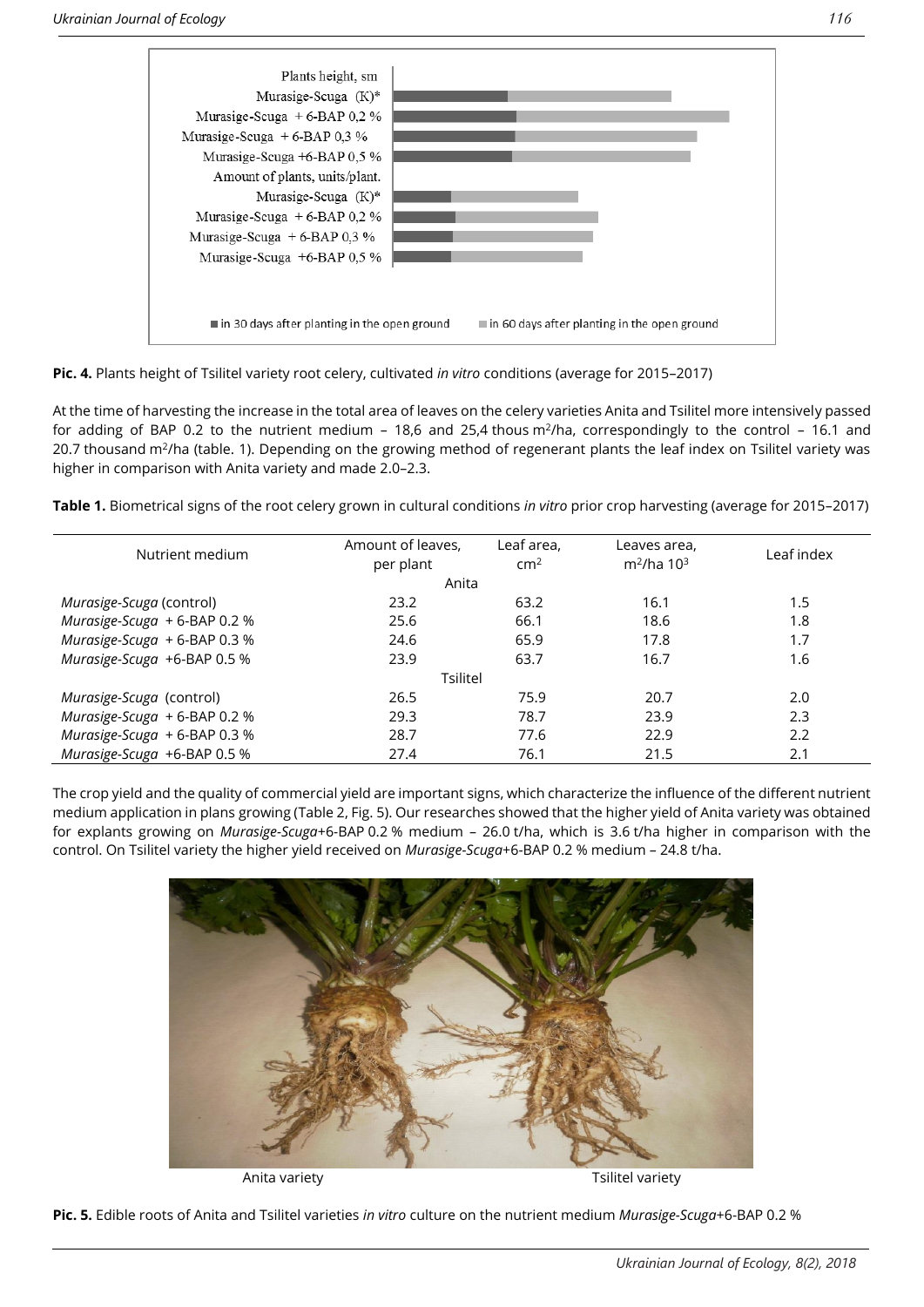|                              |                   |          | Year |      |                                  |                       |
|------------------------------|-------------------|----------|------|------|----------------------------------|-----------------------|
| Nutrient medium              |                   | 2015     | 2016 | 2017 | Average for<br>years<br>$\infty$ | $±$ to the<br>control |
|                              |                   | Anita    |      |      |                                  |                       |
| Murasige-Scuga (control)     |                   | 19.2     | 21.1 | 27.0 | 22.4                             | $\mathbf 0$           |
| Murasige-Scuga + 6-BAP 0.2 % |                   | 22.9     | 24.7 | 30.4 | 26.0                             | $+3,6$                |
| Murasige-Scuga + 6-BAP 0.3 % |                   | 21.7     | 23.6 | 28.8 | 24.7                             | $+2,3$                |
| Murasige-Scuga + 6-BAP 0.5 % |                   | 20.6     | 23.0 | 27.9 | 23.8                             | $+1,4$                |
|                              | HIP <sub>05</sub> | 1.1      | 1.0  | 1.3  |                                  |                       |
|                              |                   | Tsilitel |      |      |                                  |                       |
| Murasige-Scuga (control)     |                   | 17.0     | 20.3 | 25.9 | 21.1                             | $\mathbf 0$           |
| Murasige-Scuga+ 6-BAP 0.2 %  |                   | 20.5     | 24.2 | 29.8 | 24.8                             | $+3,7$                |
| Murasige-Scuga + 6-BAP 0.3 % |                   | 18.6     | 23.3 | 27.2 | 23.0                             | $+1,9$                |
| Murasige-Scuga+ 6-BAP 0.5 %  |                   | 17.8     | 23.5 | 26.5 | 22.6                             | $+1,5$                |
|                              | HIP <sub>05</sub> | 0.9      | 1.0  | 1.2  |                                  |                       |

**Table 2.** The commercial yield of root celery depending on the growing method of plants at *in vitro* culture, t/ha

In the researches, the establishment of quality indices of edible root was carried out. Measurement of the length and diameter of the roots, the definition of their form index, showed that the Anita and Tsilitel varieties on these indicators were the best edible root for their growing with the addition of BAP 0.,2 to the nutrient medium. The Anita variety had a length of 6.1 cm, a diameter of 7.1 cm, and Tsilitel **–** 6.9 and 7.8 cm respectively (Table 3).

In the process of root celery growing on a nutrient medium in vitro also determined the chemical composition of the root crops, which is an important element of quality. The content of the dry soluble substance in the Anita variety was greater than the growth of regenerants in the nutrient medium with the addition of 6-BAP in the concentration of 0.2% **–** 18.5%, and less in the control **–** 16.8%.

The percentage of raw protein in the root of Anita variety was at the level of 1.0**–**1.5%. The content of ash in root crops was 0.,7%. The highest content of ascorbic acid was allocated to plants grown on a nutrient medium with the components Murasige-Scuga + 6-BAP 0.2% and Murasige-Scuga + 6-BAP 0.,3% **–** 25 mg/100 g.

**Table 3.** Quality signs of celery edible roots for the different plants growing at *in vitro* culture (average for 2015–2017)

| Nutrient medium                | Length of edible root,<br>cm <sub>2</sub> | Diameter of edible root,<br>cm | Index of edible root<br>form |  |  |  |  |  |  |
|--------------------------------|-------------------------------------------|--------------------------------|------------------------------|--|--|--|--|--|--|
| Anita                          |                                           |                                |                              |  |  |  |  |  |  |
| Murasige-Scuga (control)       | 5.5                                       | 5.9                            | 0.93                         |  |  |  |  |  |  |
| Murasige-Scuga $+6$ -BAP 0.2 % | 6.1                                       | 7.1                            | 0.86                         |  |  |  |  |  |  |
| Murasige-Scuga +6-BAP 0.3 %    | 5.9                                       | 6.0                            | 0.98                         |  |  |  |  |  |  |
| Murasige-Scuga +6-BAP 0.5 %    | 5.8                                       | 6.2                            | 0.94                         |  |  |  |  |  |  |
| Tsilitel                       |                                           |                                |                              |  |  |  |  |  |  |
| Murasige-Scuga (control)       | 5.6                                       | 6.0                            | 0.93                         |  |  |  |  |  |  |
| Murasige-Scuga + 6-BAP 0.2 %   | 6.9                                       | 7.8                            | 0.88                         |  |  |  |  |  |  |
| Murasige-Scuga + 6-BAP 0.3 %   | 6.0                                       | 7.2                            | 0.83                         |  |  |  |  |  |  |
| Murasige-Scuga + 6-BAP 0.5 %   | 5.8                                       | 6.2                            | 0.94                         |  |  |  |  |  |  |

The content of carotene in root crops increased for plant cultivation -regenerators on the nutrient medium with the components Murasige-Scuga + 6-BAP 0.2% and Murasige-Scuga + 6-BAP 0.3% and was 0.10 mg/100 g, which is 0.03 mg/100 g more than in control. Thiamine was in the range of 0.49**–**0.53 mg/kg. According to the content of calcium, root crops, regeneration plants that were grown on a nutrient medium with 6-BAP added in the concentration of 0.,2% **–** 65 mg/100 g, which is 5 mg/100 g more than in the control, were distinguished.

The content of iron in the root crops was within the range of 1.0**–**1.9 mg/100 g (Table 4).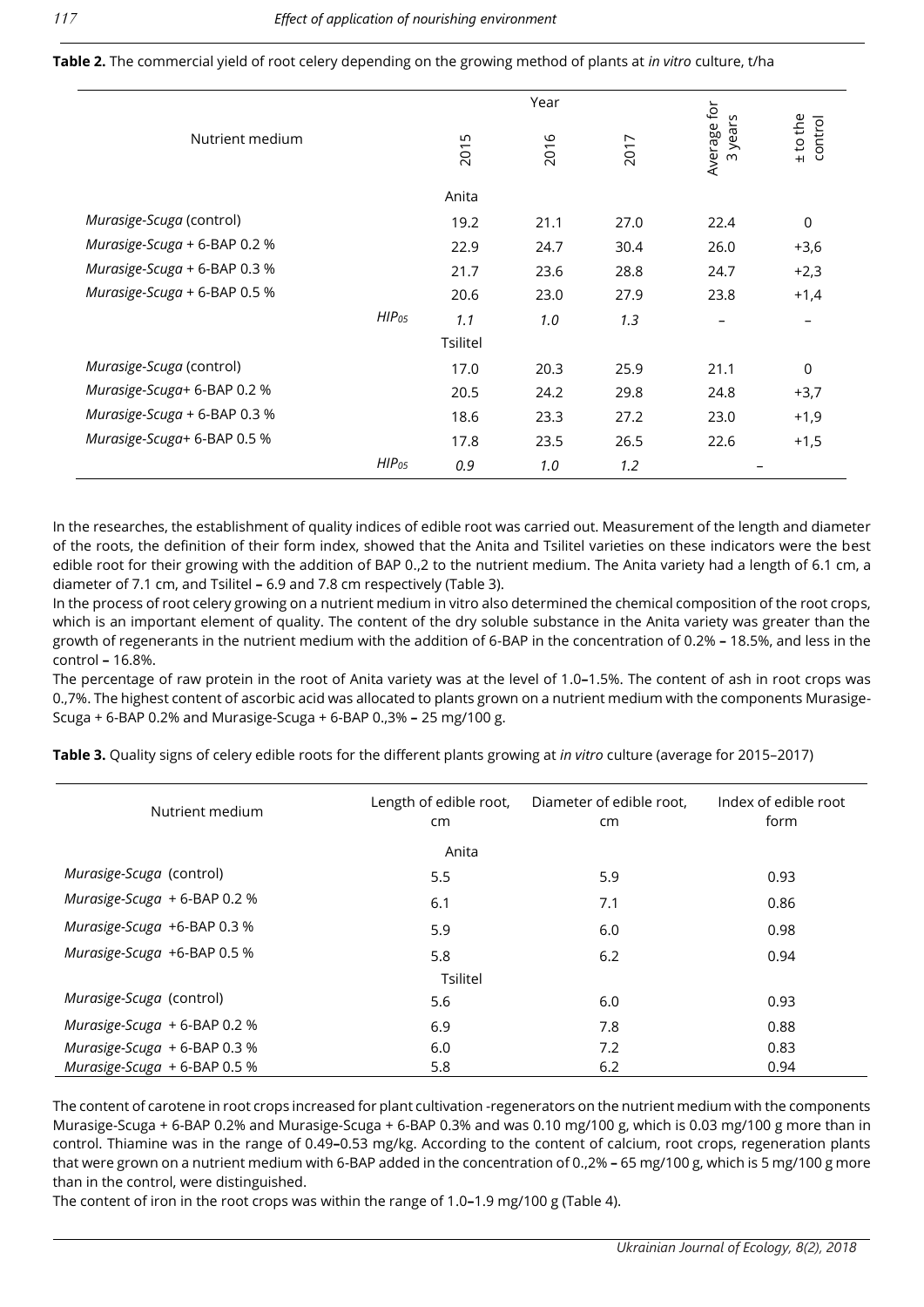**Table 4.** The chemical content of commercial edible roots of celery depending on the nutrient medium at *in vitro* (average for 2015–2017)

| Nutrient medium                | $\aleph$<br>Dry soluble<br>substance, | The mass fraction<br>of sugars % | Raw protein, % | Ash, % | Ascorbic acid,<br>5<br>mg/100 | g<br>Carotin, mg/100 | Thiamine (B <sub>1</sub> ),<br>mg/kg | Riboflavin (B <sub>2</sub> ),<br>mg/kg | 5<br>Calcium, mg/100 | g<br>Iron, mg/100 |
|--------------------------------|---------------------------------------|----------------------------------|----------------|--------|-------------------------------|----------------------|--------------------------------------|----------------------------------------|----------------------|-------------------|
|                                |                                       |                                  | Anita          |        |                               |                      |                                      |                                        |                      |                   |
| Murasige-Scuga (control)       | 16.8                                  | 2.4                              | 1.0            | 0.7    | 20                            | 0.07                 | 0.49                                 | 0.30                                   | 60                   | 1.0               |
| Murasige-Scuga +<br>6-BAP 0.2% | 18.5                                  | 3.5                              | 1.5            | 0.7    | 25                            | 0.10                 | 0.53                                 | 0.36                                   | 65                   | 1.9               |
| Murasige-Scuga +<br>6-BAP 0.3% | 17.2                                  | 3.0                              | 1.4            | 0.7    | 25                            | 0.10                 | 0.50                                 | 0.30                                   | 62                   | 1.6               |
| Murasige-Scuga +<br>6-BAP 0.5% | 17.0                                  | 2.8                              | 1.2            | 0.7    | 22                            | 0.08                 | 0.49                                 | 0.31                                   | 62                   | 1.2               |
| Tsilitel                       |                                       |                                  |                |        |                               |                      |                                      |                                        |                      |                   |
| Murasige-Scuga (control)       | 17.4                                  | 1.1                              | 1.0            | 0.6    | 29                            | 0.10                 | 0.46                                 | 0.30                                   | 60                   | 1.1               |
| Murasige-Scuga +<br>6-BAP 0.2% | 19.2                                  | 1.7                              | 1.6            | 0.6    | 33                            | 0.10                 | 0.50                                 | 0.35                                   | 66                   | 1.5               |
| Murasige-Scuga +<br>6-BAP 0.3% | 18.8                                  | 1.5                              | 1.4            | 0.6    | 33                            | 0.10                 | 0.50                                 | 0.32                                   | 64                   | 1.5               |
| Murasige-Scuga +<br>6-BAP 0.5% | 17.9                                  | 1.2                              | 1.4            | 0.6    | 30                            | 0.10                 | 0.48                                 | 0.32                                   | 63                   | 1.2               |

The content of dry soluble matter in Tsilitel variety for plants-regenerants growing in the nutrient medium by adding it to the growth regulator of plants at different concentrations reached a level within the range of 17.4**–**19.2%. The higher this indicator was observed in plants grown on a nutrient medium with the addition of 6-BAP in it at a concentration of 0.2%**–**19.2%, which is 1.8 and 1.3% more than in the control and the medium added to it 6-BAP at a concentration of 0.5%. The mass fraction of sugars was at the level of 1.1**–**1.7%. The content of raw protein in the root crops increased for plants-regenerants growing on a nutrient medium with a concentration of 6-BAP 0.2%**–**1.6%, which is 0.6% more than in the control.

The content of ash and carotene in all variants of the experiment was one level and made 0.6% and 0.1 mg/100 g, respectively. In terms of ascorbic acid content, a method of plants-regenerants growing of Tsilitel variety was allocated on a nutrient medium with addition of 6-BAP at a concentration of 0.2 and 0.3% to 33 mg/100 g. In terms of thiamine content, medium was added with the addition of 6-BAP in the concentration of 0.2 and 0.3% **–** 0.5 mg/kg, which is 0.04 mg/kg more than in the control. The content of riboflavin increased for the cultivation of plant-regenerants of the Tsilitel variety on a nutrient medium with the addition of 6-BAP in a concentration of 0.2% **–** 0.35 mg/kg, which is 0**–**0.5 mg/kg more than in the control. The content of calcium and iron in the celery root was 60**–**66 mg/100 g and 1.1**–**1.5 mg/100 g, respectively.

# **Conclusion**

It was established that the use of Murasige-Scuga + 6-BAP 0.2% of the nutrient medium contributed to the better growth of the seedlings, the increase in the amount of leaves and the height of the plant, which significantly increases the yield of multiplication material. It is proved that in order to increase the yield of celery root of Anita and Tsilitel varieties, it is expedient to grow regenerative plants on a nutrient medium of Murasige-Scuga + 6-BAP of 0.,2%. This allows additionally to receive 3.6**–** 3.7 t/ha of commodity products with a diameter of the root crops of 7.7**–**7.9 cm, their height **–** 6.9 cm, the index of form 1.1**–**1.2 and with high quality. Thus, the higher content of ascorbic acid was 25**–**33 mg/100 g, carotene **–** 0.1 mg/100 g, calcium **–** 65**–**66 mg/100 g.

# **References**

Abramchuk, M.Y. (2009). Scientific and methodological approaches to the formation of the concept of "bioinnivation". Mechanism of economy regulation, 1, 175–183. (in Ukrainian).

Bezugliy, M.D. (2009). Modern biotechnology in crop production. Reporter of Agro science, 9, 5–7. (in Ukrainian).

Blum, Y.B. (2009). Biotechnology of plants: modern challenge for Ukraine. Seed Studies, 7, 12–17. (in Ukrainian).

Bugaychenko, N.V. (2007). EМ-biotechnologies in life. Vegetable and greenhouse farming, 10, 22–26. (in Russian).

Butenko, R.G. (1991). The culture of isolated tissues and the physiology of plant morphogenesis. Moscow. Nauka (in Russian). Butenko, R.G.(1991). Biology of cell culture and biotechnology of plants. Moscow. Nauka (in Russian).